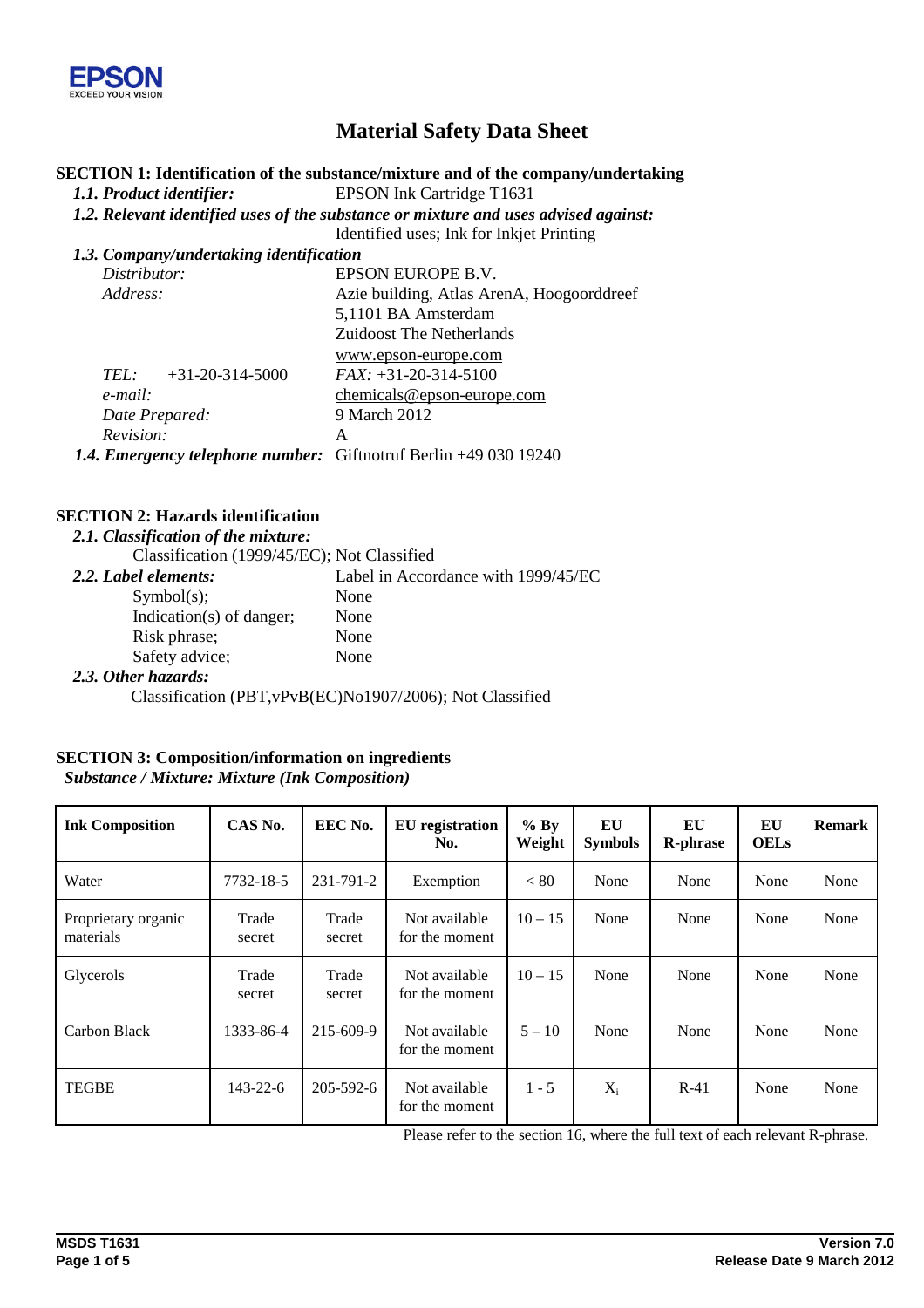

## **SECTION 4: First aid measures**

#### *4.1. Description of first aid measures:*

- *4.1.1. Eyes :* Immediately flush with room temperature, low pressure and clean water for at least 15 minutes*.* Seek medical attention if eye irritation continues.
- *4.1.2. Skin :* Wash surface areas with soap and water. Wash soiled clothing before wearing again. Consult a physician if irritation continues.
- *4.1.3. Inhalation :* Remove subject to ventilated fresh air. If not breathing, give artificial respiration right away. If breathing is difficult, give oxygen. Seek immediate medical attention.
- *4.1.4. Ingestion :* Seek medical advice; and attention if stomach continues to be upset.
- *4.2. Most important symptoms and effects, both acute and delayed:*
	- Skin:Ink contact with skin may cause irritation, swelling or redness.
- *4.3. Indication of any immediate medical attention and special treatment needed:* Not necessary

#### **SECTION 5: Fire-fighting measures**

- *5.1. Extinguishing Media*
	- *5.1.1.Suitable extinguishing media:* Dry chemical , carbon dioxide or water.
	- *5.1.2.Unsuitable extinguishing media:* None
- *5.2. Special hazards arising from the substance or mixture:* None
- *5.3. Advice for firefighters:* No special fire fighting procedures are required other than breathing apparatus.
	- No special explosion hazards are known.

#### **SECTION 6: Accidental release measures**

- *6.1. Personal precautions, protective equipment and emergency procedures*
	- *6.1.1. For non-emergency personnel:* Eye or Skin protection required during clean-up.Use proper ventilation.
	- *6.1.2. For emergency responders:* None
- *6.2. Environmental precautions:* Do not release to sewer, surface- or ground-water.

## *6.3. Methods and material for containment and cleaning up*

- *6.3.1. Advice on how to contain a spill:* Use sponges to wipe-up ink.
- *6.3.2. Advice how to clean-up a spill:* Rinse area with damp cloth.Place waste in closed container for disposal. Wash hands with soap and water.
- *6.3.3. Any other information:* Do not dispose of waste to the sewer.
- *6.4. Reference to other sections:* None

#### **SECTION 7: Handling and storage**

- *7.1. Precautions for safe handling*
	- *7.1.1. Recommendations:* Keep out of reach of children and do not drink ink.Do not dismantle cartridge.
	- *7.1.2. Advice on general occupational hygiene:*
		- Avoid contact with eyes or clothing. In the case of skin contact, wash with soap and water.
- *7.2. Conditions for safe storage, including any incompatibilities:*

Do not store the cartridge in high or freezing temperatures. Keep cartridge out of direct sunlight. Do not store cartridges with oxidizing agents or explosives. Make sure cartridge is dry before insertion into printer housing.

*7.3. Specific end use(s):* Not specified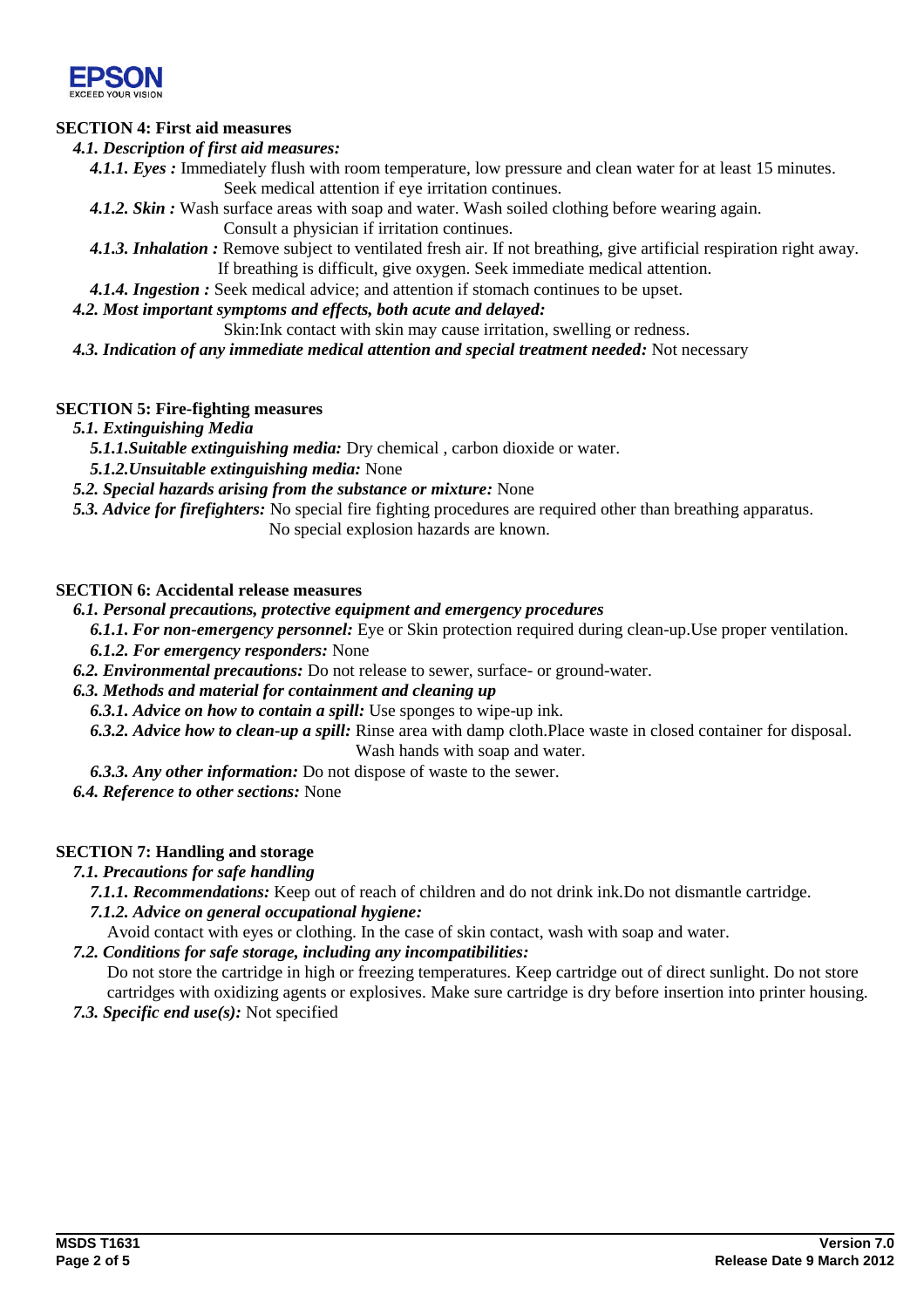

## **SECTION 8: Exposure controls/personal protection**

*8.1. Control parameters:* Not established

*8.2. Exposure Controls*

*8.2.1. Appropriate engineering controls:* Proper ventilation, in prevention

*8.2.2. Individual protection measures, such as personal protective equipment*

*8.2.2.1. Use of personal protective equipment:*

Not required under suitable use as setting the cartridge on the printer. *8.2.2.2. Detailed specification on equipment to provide adequate and suitable protection*

*(a) eye/face protection:* Not required under suitable use as setting the cartridge on the printer. *(b) skin protection: hand protection & others:*

Not required under suitable use as setting the cartridge on the printer. *(c) respiratory protection:* Not required under suitable use as setting the cartridge on the printer.

*(d) thermal hazards:* Not required under suitable use as setting the cartridge on the printer.

*8.2.3. Environmental exposure controls:* Not established

## **SECTION 9: Physical and chemical properties**

#### *9.1. Information on basic physical and chemical properties*

| <i>Appearance:</i>                            | <b>Black Liquid</b>                              |
|-----------------------------------------------|--------------------------------------------------|
| Odour:                                        | Slightly                                         |
| Odour threshold:                              | No data available                                |
| $pH$ :                                        | about 8.7 at $20^{\circ}$ C                      |
| Melting point / freezing point:               | No data available                                |
| Initial boiling point and boiling range:      | No data available                                |
| Flash point:                                  | Not detected until 95°C (Closed cup, ASTM D3278) |
| Evaporation rate:                             | No data available                                |
| Flammability (solid, gas):                    | Not applicable (liquid)                          |
| Upper/lower flammability or explosive limits: | No data available                                |
| Vapor pressure:                               | No data available                                |
| Vapor density:                                | No data available                                |
| Relative density:                             | 1.067 at $20^{\circ}$ C                          |
| Solubility(ies):                              | Complete                                         |
| Partition coefficient: n-octanol/water:       | No data available                                |
| Auto-ignition temperature:                    | No data available                                |
| Decomposition temperature:                    | No data available                                |
| <i>Viscosity:</i>                             | Less than 5 mPa $\cdot$ s at 20 $\rm ^{\circ}C$  |
| <i>Explosive properties:</i>                  | None                                             |
| Oxidizing properties:                         | None                                             |
| 9.2. Other information:                       | None                                             |

#### **SECTION 10:Stability and reactivity**

| 10.1. Reactivity                         | Stable under normal temperature |
|------------------------------------------|---------------------------------|
| 10.2. Chemical stability                 | Stable under normal temperature |
| 10.3. Possibility of hazardous reactions | None                            |
| 10.4. Conditions to avoid                | High and freezing temperatures  |
| 10.5. Incompatible materials             | Oxidizers and explosives        |
| 10.6. Hazardous decomposition products   | No data available               |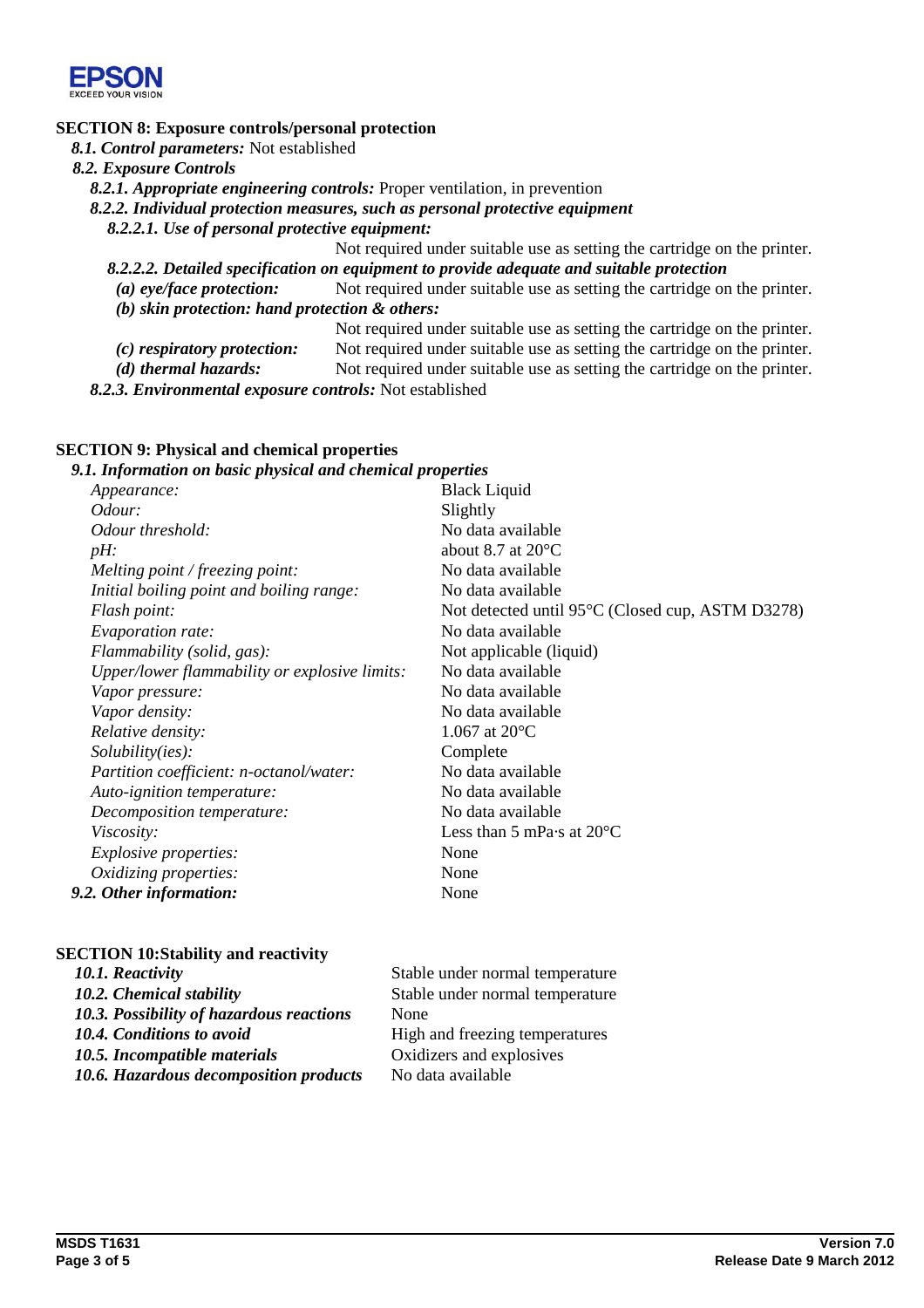

## **SECTION 11: Toxicological information**

## *11.1. Information on toxicological effects:*

| Acute toxicity:      |                  |                                                                                                                 |
|----------------------|------------------|-----------------------------------------------------------------------------------------------------------------|
|                      | Oral $LD_{50}$ : | Not meet the criteria for classification according to EU Directive 1999/45/EC                                   |
|                      |                  | Dermal LD <sub>50</sub> : Not meet the criteria for classification according to EU Directive 1999/45/EC         |
|                      |                  | Inhalant $LC_{50}$ : Not applicable                                                                             |
| <i>Irritation:</i>   | $Eye$ :          | Not meet the criteria for classification according to EU Directive 1999/45/EC                                   |
|                      | Skin:            | Not meet the criteria for classification according to EU Directive 1999/45/EC                                   |
| Corrosivity:         |                  | Not meet the criteria for classification according to EU Directive 1999/45/EC                                   |
| Sensitisation: Skin: |                  | Not meet the criteria for classification according to EU Directive 1999/45/EC                                   |
|                      |                  | Inhalation: Not meet the criteria for classification according to EU Directive 1999/45/EC                       |
| Carcinogenicity:     |                  | Not meet the criteria for classification according to EU Directive 1999/45/EC                                   |
|                      |                  | With excessive exposure, carbon black has been listed as a possible human                                       |
|                      |                  | carcinogen. However, as engineered within this ink cartridge, emissions to air of                               |
|                      |                  | carbon black during normal printing use have not been found. IARC, the                                          |
|                      |                  | International Agency for Research on Cancer, has found printing inks to be not                                  |
|                      |                  | classifiable as human carcinogens.                                                                              |
| Mutagenicity:        |                  | Not meet the criteria for classification according to EU Directive 1999/45/EC                                   |
|                      |                  | <i>Toxicity for reproduction:</i> Not meet the criteria for classification according to EU Directive 1999/45/EC |

## **SECTION 12:Ecological information**

| 12.1. Toxicity                                        | No data available                                                                    |
|-------------------------------------------------------|--------------------------------------------------------------------------------------|
| 12.2. Persistence and degradability No data available |                                                                                      |
| 12.3. Bioaccumulative potential                       | No data available                                                                    |
| 12.4. Mobility in soil                                | No data available                                                                    |
|                                                       | 12.5. Results of PBT and vPvB assessment Has not carried out PBT and vPvB assessment |
| 12.6. Other adverse effects                           | No data available                                                                    |

# **SECTION 13: Disposal considerations**

*13.1Waste treatment methods:* Disposal should be in accordance with federal, state, and local requirements.

## **SECTION 14: Transport information**

| 14.1. UN number                    | Not applicable                                                                 |                |
|------------------------------------|--------------------------------------------------------------------------------|----------------|
| 14.2. UN proper shipping name      | Not applicable                                                                 |                |
| 14.3. Transport hazard class(es)   | Not applicable                                                                 |                |
| 14.4. Packing group                | Not applicable                                                                 |                |
| 14.5. Environmental hazards        | Not applicable                                                                 |                |
| 14.6. Special precautions for user | Not applicable                                                                 |                |
|                                    | 14.7. Transport in bulk according to Annex II of MARPOL 73/78 and the IBC Code | Not applicable |
|                                    |                                                                                |                |
|                                    |                                                                                |                |